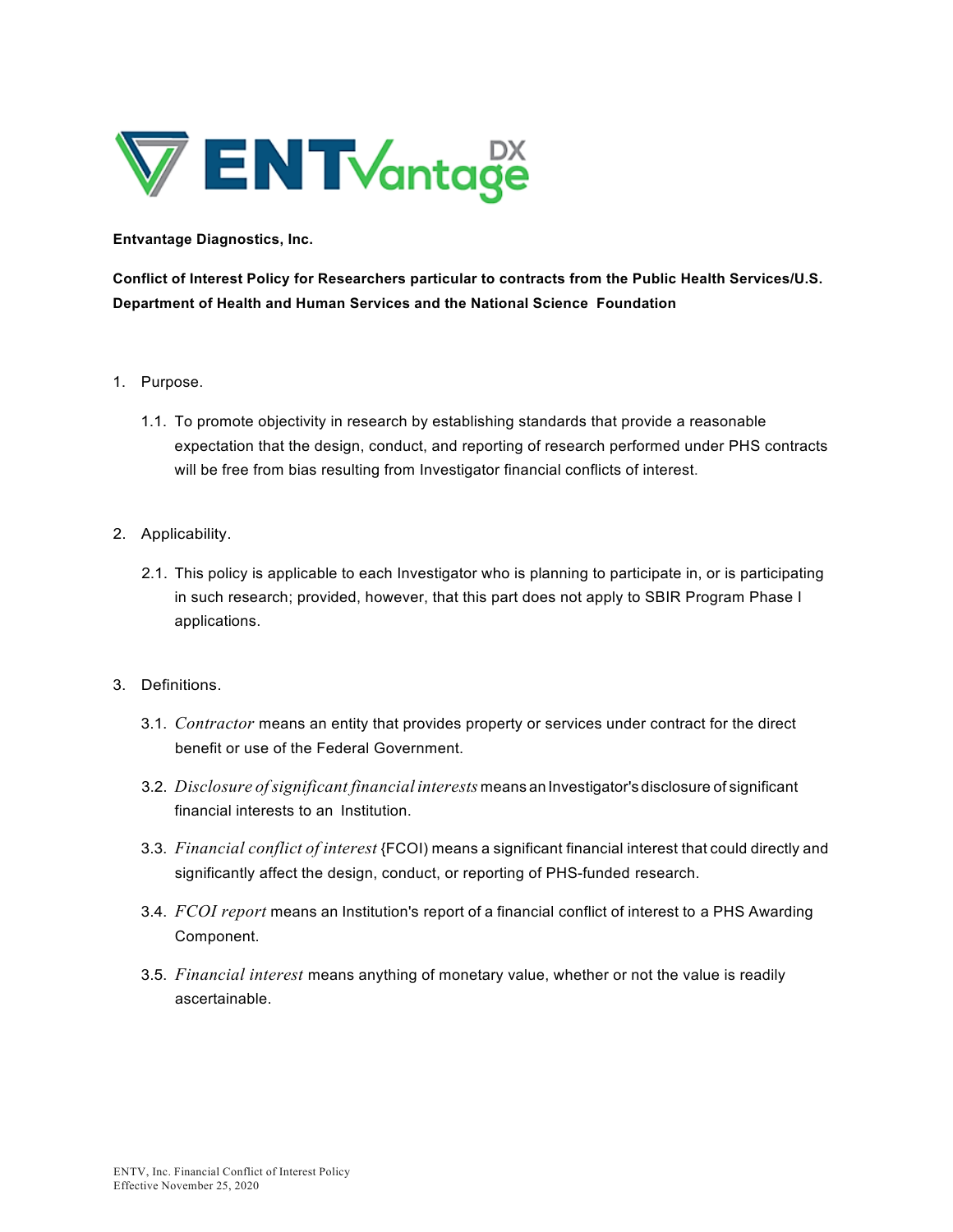- 3.6. *HHS* means the United States Department of Health and Human Services, and any components of the Department to which the authority involved may be delegated.
- **3.7.** *Institution* means any domestic or foreign, public or private, entity or organization (excluding a Federal agency) that submits a proposal, or that receives, PHS research funding. **Entvantage Diagnostics, Inc. is considered an "Institution" for purposes of this policy.**
- 3.8. *Institutional responsibilities* means an Investigator's professional responsibilities on behalf of the Institution, and as defined by the Institution in its policy on financial conflicts of interest, which may include for example: activities such as research, research consultation, teaching, professional practice, institutional committee memberships, and service on panels such as Institutional Review Boards or Data and Safety Monitoring Boards.
- 3.9. *Investigator* means the project manager, project director or principal Investigator and any other person, regardless of title or posit ion , who is responsible for the design, conduct, or reporting of research funded by the PHS, or proposed for such funding, which may include, for example, collaborators or consult ants .
- 3.10. *Key personnel* includes the PM/PD/Pl and any other personnel considered to be essential to work performance in accordance with HHSAR subpart 352.242-70 and identified as key personnel in the contract proposal and contract.
- 3.11. *Manage* means taking action to address a financial conflict of interest, which can include reducing or eliminating the financial conflict of interest, to ensure , to the extent possible, that the design, conduct, and reporting of research will be free from bias.
- 3.12.*PM/PD/Pl* means a project manager or project director or principal Investigator of a PHSfunded research project; the PM/PD/Pl is included in the definitions of key personnel and Investigator under thispart.
- 3.13. *PHS* means the Public Health Service of the U.S. Department of Health and Human Services, and any components of the PHS to which the authority involved may be delegated, including the National Institutes of Health (NIH).
- 3.14 . *PHSAwarding Component* means the organizational unit ofthePHSthat funds the research that is subject to this part.
- *3.15. Public Health Service Act* or *PHS Act* means the statute codified at 42 U.S.C. 201 *et seq .*
- 3.16.*Research* means a systematic investigation, study or experiment designed to develop or contribute to generalizable knowledge relating broadly to public health, including behavioral and social-sciences research. The term encompasses basic and applied research (e.g., a published article, book or book chapter) and product development (e .g., a diagnostic test or drug). As used in this part, the term includes any such activity for which research funding is available from a PHS Awarding Component through a cont ract, whether authorized under the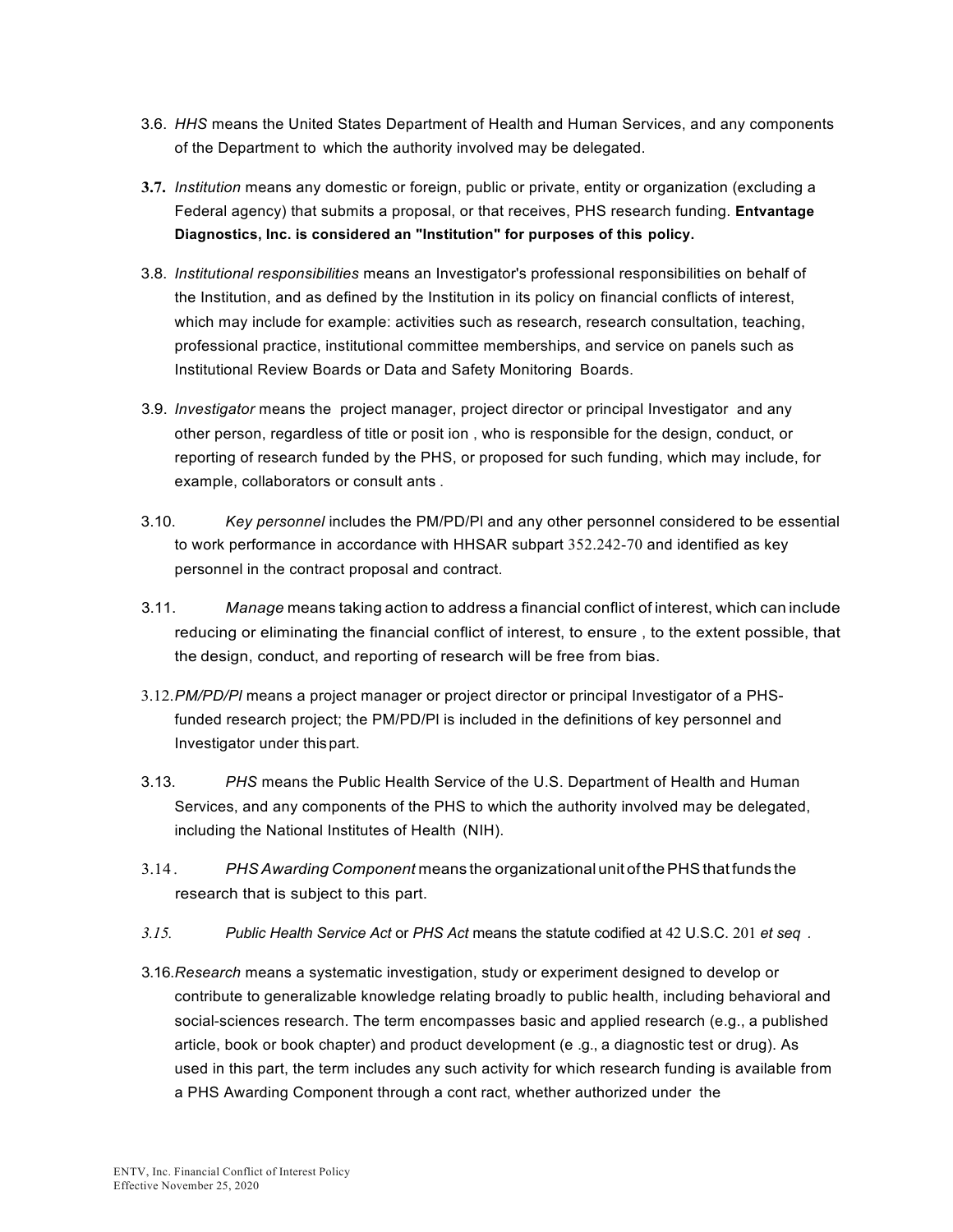PHS Act or other statutory authority.

- 4. *Significant financial interest* means:
	- **4.1.** A financial interest consisting of one or more of the following interests of the Investigator (and those of the Investigator's spouse and dependent children) **that reasonably appears to be related to the Investigator's institutional responsibilities:**
		- 4.1.1. With regard to any publicly traded entity, a *significant financial interest* exists if the value of any remuneration received from the entity in the twelve months preceding the disclosure and the value of any equity interest in the entity as of the date of disclosure, when aggregated, exceeds \$5,000. For purposes of this definition, remuneration includes salary and any payment for services not otherwise identified as salary (e.g., consulting fees, honoraria, paid authorship); equity interest includes any stock, stock option, or other ownership interest, as determined through reference to public prices or other reasonable measures of fair market value;
		- 4.1.2. With regard to any non-publicly traded entity, a *significant financial interest* exists if the value of any remuneration received from the entity in the twelve months preceding the disclosure, when aggregated, exceeds \$5,000, or when the Investigator (or the Investigator's spouse or dependent children) holds any equity interest (e.g., stock, stock option, or other ownership interest); or
		- 4.1.3. lntellectual property rights and interests (e.g., patents, copyrights), upon receipt of income related to such rights and interests.
	- 4.2. Investigators also must disclose the occurrence of any reimbursed or sponsored travel*(i.e.,* that which is paid on behalf of the Investigator and not reimbursed to the Investigator so that the exact monetary value may not be readily available), related to their Institutional responsibilities; provided, however, that this disclosure requirement does not apply to travel that is reimbursed or sponsored by a Federal, state, or local government agency, an Institution of higher education as defined at 20 U.S.C. l00l(a), an academic teaching hospital, a medical center, or a research institute that is affiliated with an Institution of higher education. Such disclosure will include, at a minimum, the purpose of the trip, the identity of the sponsor/organizer, the destination, and the duration. Institutional official(s) will determine if further information is needed, including a determination or disclosure of monetary value, in order to determine whether the travel constitutes an FCOI with the PHS-funded research.
	- 4.3. The term *significant financial interest* does not include the following types of financial interests: salary, royalties, or other remuneration paid by the Institution (Entvantage Diagnostics) to the Investigator if the Investigator is currently employed or otherwise appointed by the Institution, including intellectual property rights assigned to the Institution and agreements to share in royalties related to such rights; any ownership interest in the Institution held by the Investigator, if the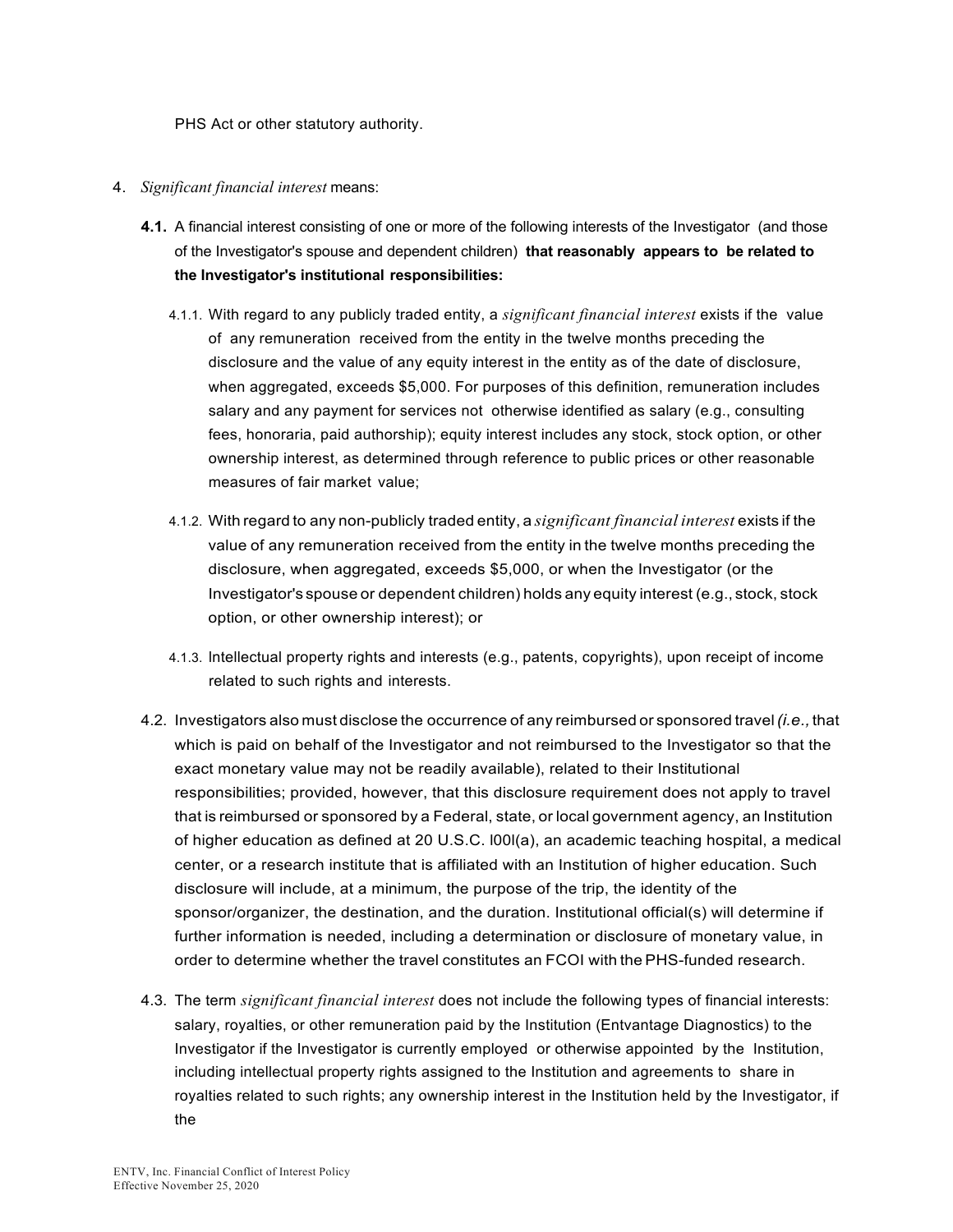Institution is a commercial or for-profit organization; income from investment vehicles, such as mutual funds and retirement account s, as long as the Investigator does not directly control the investment decisions made in these vehicles; income from seminars, lectures, or teaching engagements sponsored by a Federal, state, or local government agency, an Institution of higher education as defined at 20 U.S.C. 1001(a), an academic teaching hospital, a medical center, or a research institute that is affiliated with an Institution of higher education; or income from service on advisory committees or review panels for a Federal, st at e, or local government agency, an Institution of higher education as defined at 20 U.S.C. 1001(a), an academic teaching hospital, a medical center, or a research institute that is affiliated with an Institution of higher education.

- 4.3.1. *Small Business Innovation Research* (SBIR) Program means the extramural research program for small businesses that is established by the Awarding Components of the Public Health Service and certain other Federal agencies under Public Law 97-219, the Small Business Innovation Development Act, as amended. For purposes of this Policy, the term SBIR Program also includes the Small Business Technology Transfer (STTR) Program, which was established by Public Law 102-564.
- 5. **Responsibilities of Institutions regarding Investigator financial conflicts of intere st .** The Institution (Entvantage Diagnostics) shall:
	- 5.1. Maintain, update, and enforce this Policy, and make it available via a publicly accessible Web site. If the Institution does not have any current presence on a publicly accessible Web site (and only in those cases), the Institution shall make this Policy available to any requestor within five business days of a requ est . If, however, the Institution acquires a presence on a publicly accessible Web site during the time of the PHS award, the requirement to post the information on that Web site will apply within 30 calendar days
	- 5.2. Inform each Investigator of the Institution's policy on financial conflicts of interest, the Investigator's responsibilities regarding disclosure of significant financial interests, and of the relevant regulations, 45 CFR subtitle A, subchapter A, part 94, and require each Investigator to complete training regarding the same prior to engaging in research related to any PHS-funded contract and at least every four years, and immediately when any of the following circumstances apply:
		- 5.2.1. The Institution revises its financial conflict of interest policies or procedures in any manner that affects the requirements of Investigators;
		- 5.2.2. An Investigator is new to an Institution; or
		- 5.2.3.An Institution finds that an Investigator is not in compliance with the Institution's financial conflict of interest policy or management plan.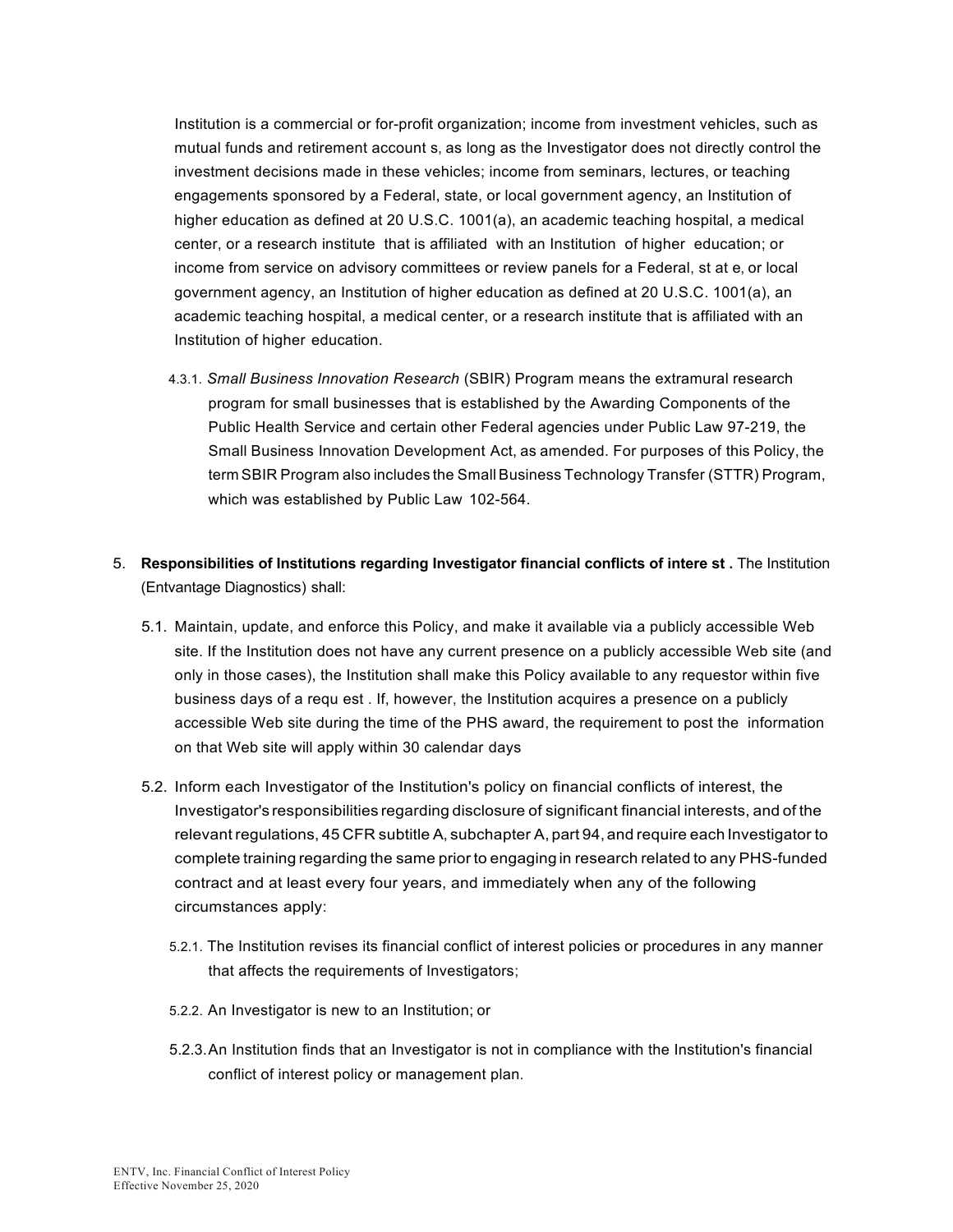- 5.3. If the Institution carries out the PHS-funded research through a subrecipient (e.g., subcontractors, or consortium members), the Institution (awardee Institution) must take reasonable steps to ensure that any subrecipient Investigator complies with this part by:
	- 5.3.1.Incorporating as part of a written agreement with the subrecipient terms that establish whether the financial conflicts of interest policy of the awardee Institution or that of the subrecipient will apply to the subrecipient's Investigat ors.
		- 5.3.1.1. If the subrecipient's Investigators must comply with the subrecipient's financial conflicts of interest policy, the subrecipient shall certify as part of the agreement referenced above that its policy complies with this Policy. If the subrecipient cannot provide such certification,the agreement shall state that subrecipient Investigators are subject to the financial conflicts of interest policy of the awardee Institution for disclosing significant financial interests that are directly related to the subrecipient's work for the awardee Institution;
		- 5.3.1.2. Additionally, if the subrecipient's Investigators must comply with the subrecipient's financial conflicts of interest policy, the agreement referenced above shall specify time period(s) for the subrecipient to report all identified financial conflicts of interest to the awardee Institution. Such time period(s) shall be sufficient to enable the awardee Institution to provide timely FCOI reports, as necessary, to the PHS as required by this Policy;
		- 5.3.1.3. Alternatively, if the subrecipient's Investigators must comply with the awardee Institution's financial conflicts of interest policy, the agreement referenced above shall specify time period(s) for the subrecipient to submit all Investigator disclosures of significant financial interests to the awardee Institution. Such time period(s) shall be sufficient to enable the awardee Institution to comply timely with its review, management, and reporting obligations under this Policy.
	- 5.3.2. Providing FCOI reports to the PHS Awarding Component regarding all financial conflicts of interest of all subrecipient Investigators consistent with this Policy, *i.e.,* prior to the expenditure of funds and within 60 days of any subsequently identified FCOI.
- 5.4. Designate an institutional official(s) to solicit and review disclosures of significant financial interests from each Investigator who is planning to participate in, or is participating in, the PHSfunded research.
- 5.5. Requirements:
	- 5.5.1. Require that each Investigator who is planning to participate in the PHS-funded research disclose to the Institution's designated official(s) the Investigator's significant financial interests (and those of the Investigator's spouse and dependent children) no later than date of submission of the Institution's proposal for PHS-funded research.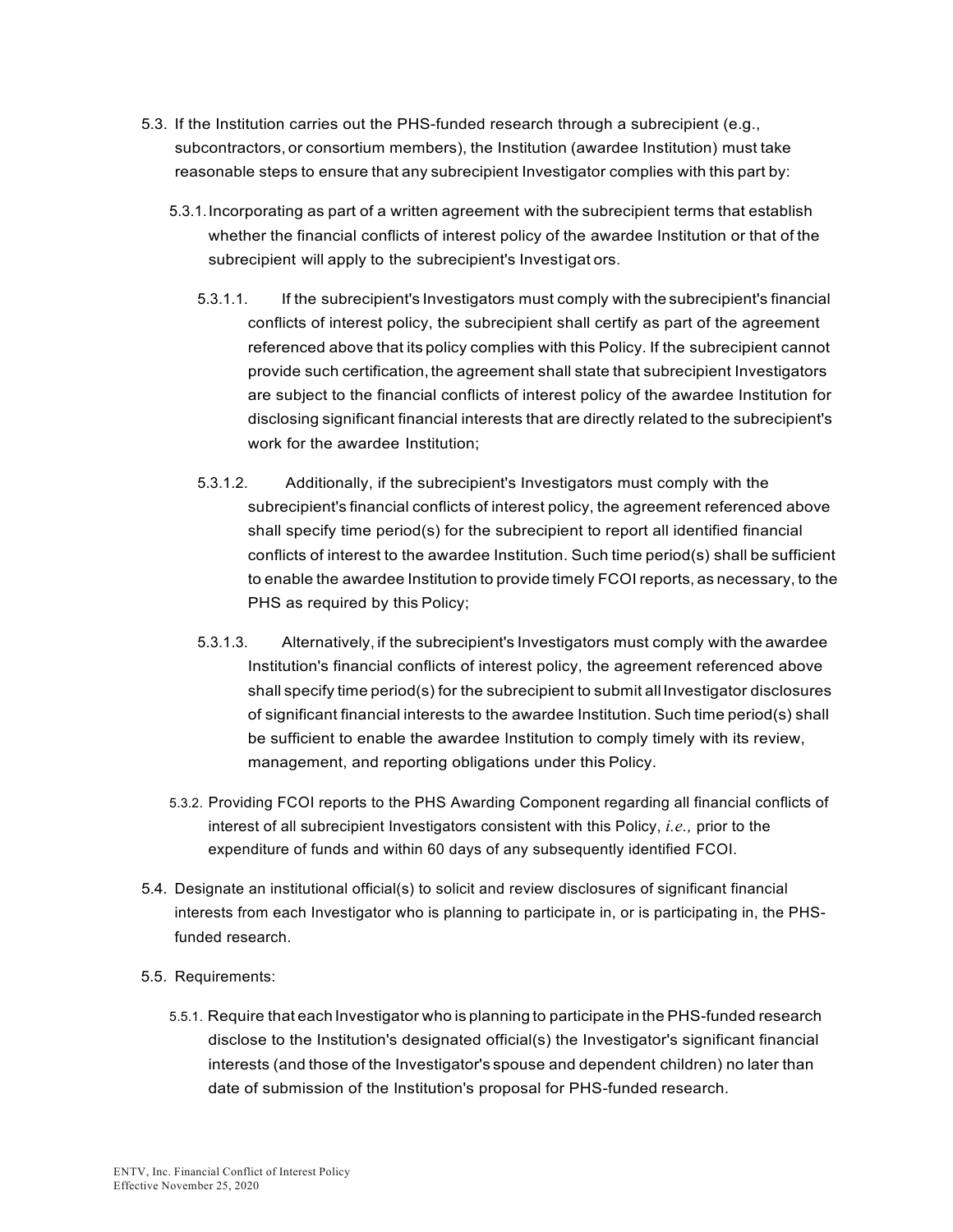- 5.5.2. Require each Investigator who is participating in the PHS-funded research to submit an updated disclosure of significant financial interests at least annually, in accordance with the specific time period prescribed by the Institution, during the period of the awar d. Such disclosure shall include any information that was not disclosed initially to the Institution pursuant to paragraph 5.5.1 of this section, or in a subsequent disclosure of significant financial interests (e.g., any financial conflict of interest identified on a PHS-funded project that was transferred from another Inst it ut ion}, and shall include updated information regarding any previously disclosed significant financial interest (e.g., the updated value of a previously disclosed equity interest).
- 5.5.3. Require each Investigator who is participating in the PHS-funded research to submit an updated disclosure of significant financial interests within thirty days of discovering or acquiring (e.g., through purchase, marriage, or inheritance) a new significant financial interest.
- **5.6.** Provide guidelines for the designated institutional official(s) to determine whether an Investigator's significant financial interest is related to PHS-funded research and, if so related, whether the significant financial interest is a financial conflict of interest. An Investigator's significant financial interest is related to PHS-funded research when the Institution , through its designated offi cial(s}, reasonably determines that the significant financial interest : Could be affected by the PHS-funded research; or is in an entity whose financial interest could be affected by the research. The Institution may involve the Investigator in the designated official(s)'s determination of whether a significant financial interest is related to the PHS-funded research. **A financial conflict of interest exists when the Institution, through its designated official(s), reasonably determines that the significant financial interest could directly andsignificantly affectthedesign,conduct,orreportingofthePHS-funded research.**
- 5.7. Take such actions as necessary to manage financial conflicts of interest, including any financial conflicts of a subrecipient Investigator pursuant to paragraph 5.3 of this section. Management of an identified financial conflict of interest requires development and implementation of a management plan and, if necessary, a retrospective review and mitigation report pursuant to §94.S(a).
- 5.8. Provide initial and ongoing FCOI reports to the PHS as required pursuant to §94.S(b).
- 5.9. Maintain records relating to all Investigator disclosures of financial interests and the Institution's review of, and response to, such disclosures (whether or not a disclosure resulted in the Institution's determination of a financial conflict of interest}, and all actions under the Institution's policy or retrospective review, if applicable, for at least three years from the date of final payment or, where applicable, for the time periods specified in 48 CFR part 4, subpart 4.7.
- 5.10. . Establish adequate enforcement mechanisms and provide for employee sanctions or other administrative actions to ensure Investigator compliance as appropriate.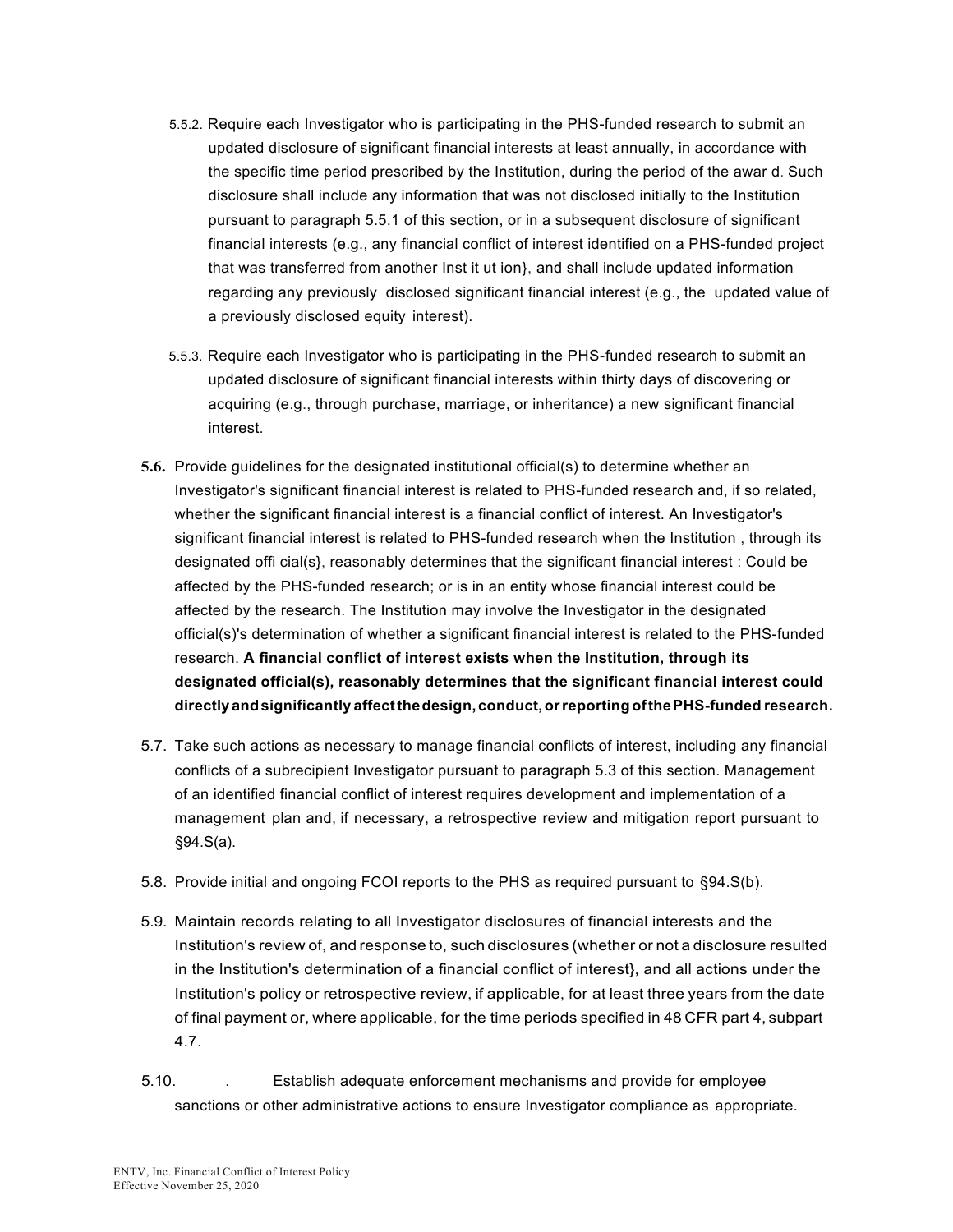- 5.11. Certify, in each contract proposal to which this Policy applies, that the Institution:
	- 5.11.l. Has in effect at that Institution an up-to-date, written, and enforced administrative process to identify and manage financial conflicts of interest with respect to allresearch projects for which funding is sought or received from thePHS;
	- 5.11.2. Shall promote and enforce Investigator compliance with this Policy's requirements including those pertaining to disclosure of significant financial interests;
	- 5.11.3. Shall manage financial conflicts of interest and provide initial and ongoing FCOI reports to the PHS Awarding Component consistent with this Policy;
	- 5.11.4. Agrees to make information available, promptly upon request, to the HHS relating to any Investigator disclosure of financial interests and the Institution's review of, and response to, such disclosure, whether or not the disclosure resulted in the Institution 's determination of a financial conflict of interest; and,
	- 5.11.5. Shall fully comply with the requirements of this Policy.

## **6. Management and reporting of financial conflicts of interest.**

- 6.1. Management of financial conflicts of interest.
	- 6.1.l.Prior to the Institution's expenditure of any funds under a PHS-funded research project, the designated official(s) of the Institution shall, consistent with §94.4(f): review all Investigator disclosures of significant financial interests; determine whether any significant financial interests relate to PHS-funded research; determine whether a financial conflict of interest exists; and, if so, develop and implement a management plan that shall specify the actions that have been, and shall be, taken to manage such financial conflict of interest. Examples of conditions or restrictions that might be imposed to manage a financial conflict of interest include, but are not limited to:
		- 6.1.l.l. Public disclosure of financial conflicts of interest (e.g., when presenting or publishing the research);
		- 6.1.1.2. For research projects involving human subjects research, disclosure of financial conflicts of interest directly to part icipant s;
		- 6.1.1.3. Appointment of an independent monitor capable of taking measures to protect the design, conduct, and reporting of the research against bias, resulting from the financial conflict of interest;
		- 6.1.1.4. Modification of the research plan;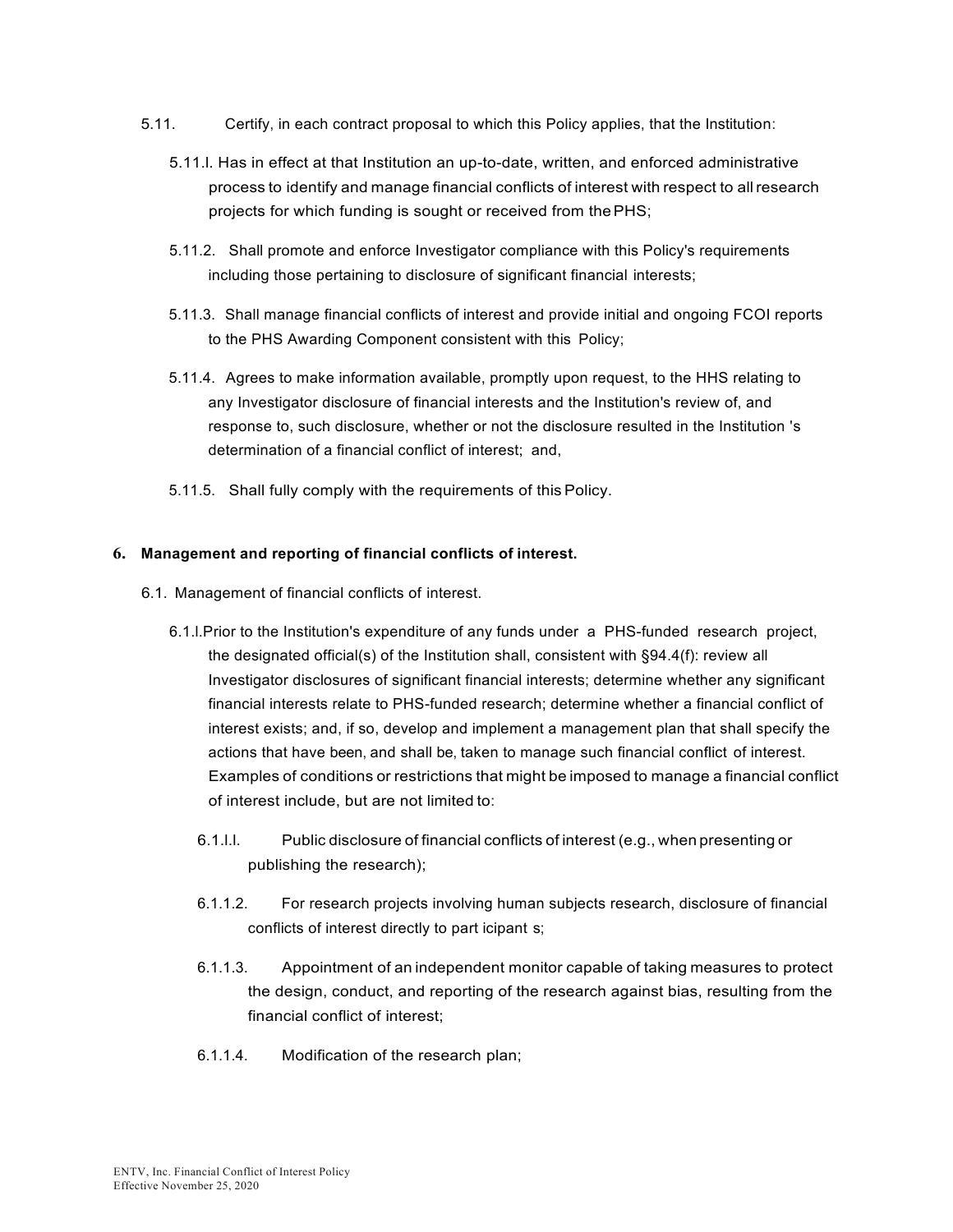- 6.1.1.5. Change of personnel or personnel responsibilities, or disqualification of personnel from participation in all or a portion of the research;
- 6.1.1.6. Reduction or elimination of the financial interest (e.g., sale of an equity interest); or
- 6.1.1.7. Severance of relationships that create financial conflicts.
- 6.1.2. Whenever,in the course of an ongoing PHS-funded research project, an Investigator who is new to participating in the research project discloses a significant financial interest or an existing Investigator discloses a new significant financial interest to the Institution, the designated official(s) of the Institution shall, within sixty days: review the disclosure of the significant financial interest; determine whether it is related to PHS-funded research; determine whether a financial conflict of interest exists; and, if so, implement, on at least an interim basis, a management plan that shall specify the actions that have been, and will be, taken to manage such financial conflict of interest. Depending on the nature of the significant financial interest, an Institution may determine that additional interim measures are necessary with regard to the Investigator's participation in the PHS-funded research project between the date of disclosure and the completion of the Institution's review.
- 6.1.3. Whenever the Institution identifies a significant financial interest that was not disclosed timely by an Investigator or, for whatever reason, was not previously reviewed by the Institution during an ongoing PHS-funded research project (e.g., was not timely reviewed or reported by a subrecipient), the designated official(s) shall, within sixty days: review the significant financial interest; determine whether it is related to PHS-funded research; determine whether a financial conflict of interest exists; and, if so:
	- 6.1.3.1. Implement, on at least an interim basis, a management plan that shall specify the actions that have been, and will be, taken to manage such financial conflict of interest going forward;
	- 6.1.3.2. (A) In addition, whenever a financial conflict of interest is not identified or managed in a timely manner including failure by the Investigator to disclose a significant financial interest that is determined by the Institution to constitute a financial conflict of interest; failure by the Institution to review or manage such a financial conflict of interest; or failure by the Investigator to comply with a financial conflict of interest management plan, the Institution shall, within 120 days ofthe Institution's determination of noncompliance, complete a retrospective review of the Investigator's activities and the PHS-funded research project to determine whether any PHS-funded research, or portion thereof, conducted during the time period of the noncompliance,was biased in the design, conduct, or reporting of such research.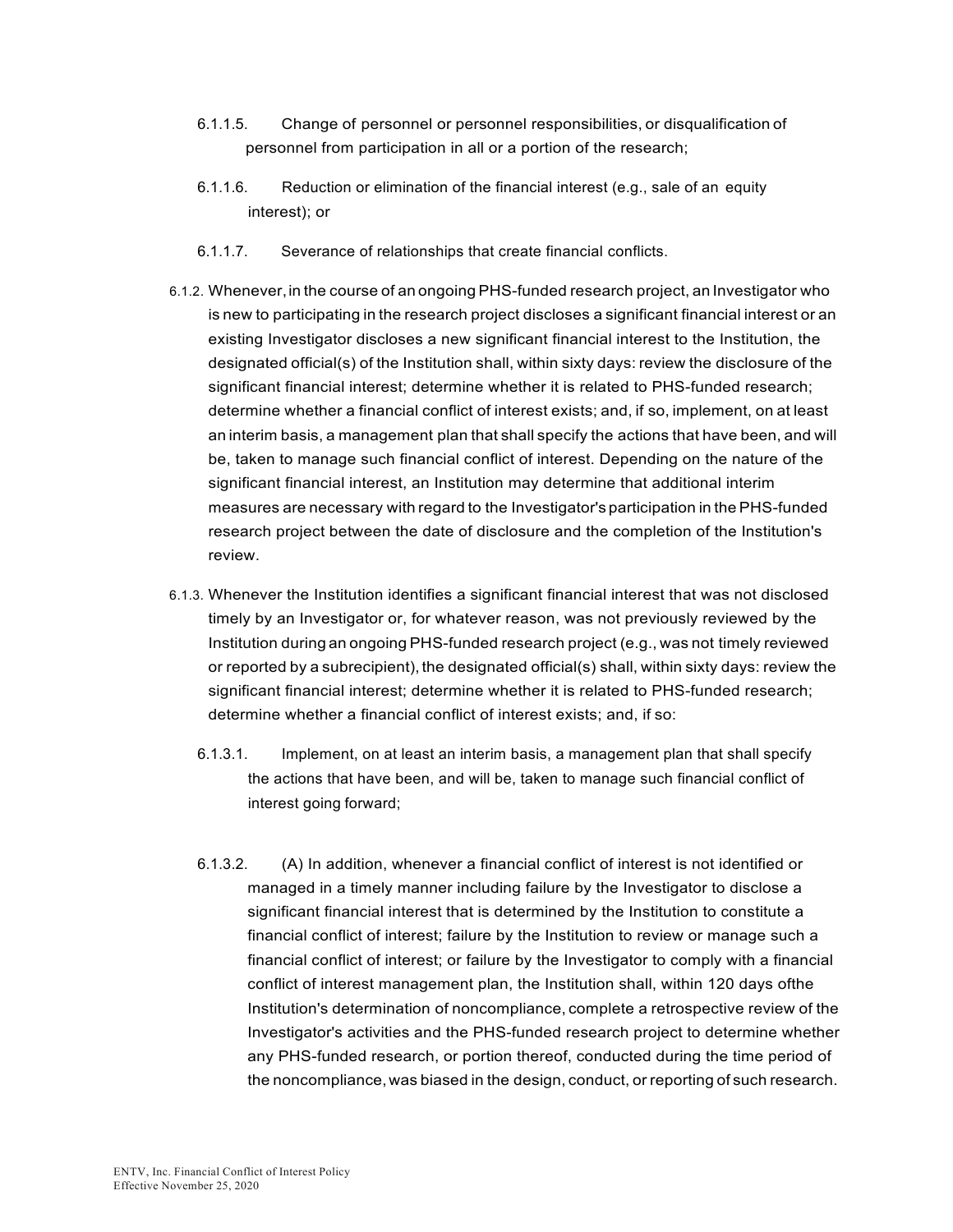(B) The Institution is required to document the retrospective review; such documentation shall include, but not necessarily be limited to, all the following key elements:

( 1 ) Project number;

( 2) Project title;

( 3) PM/PD/Pl or contact PM/PD/Pl if a multiple PM/PD/Pl model is used;

( 4) Name of the Investigator with the FCOI;

( 5) Name of the entity with which the Investigator has a financial conflict of interest;

( 6) Reason(s) for the retrospective review;

( 7) Detailed methodology used for the retrospective review (e.g., methodology of the review process, composition of the review panel, documents reviewed);

( 8) Findings of the review; and,

( 9) Conclusions of the review.

- 6.1.3.3. Based on the results of the retrospective review, if appropriate, the Institution shall update the previously submitted FCOI report, specifying the actions that will be taken to manage the financial conflict of interest going forward. If bias is found, the Institution is required to notify the PHS Awarding Component promptly and submit a mitigation report to the PHS Awarding Component. The mitigation report must include, at a minimum, the key elements documented in the retrospective review above and a description of the impact of the bias on the research project and the Institution's plan of action or actions taken to eliminate or mitigate the effect of the bias (e.g., impact on the research project; extent of harm done, including any qualitative and quantitative data to support any actual or future harm; analysis of whether the research project is salvageable). Thereafter, the Institution will submit FCOI reports annually , as specified elsewhere in this Policy. Depending on the nature of the financial conflict of interest, an Institution may determine that additional interim measures are necessary with regard to the Investigator's participation in the PHS-funded research project between the date that the financial conflict of interest or the Investigator's noncompliance is determined and the completion of the Institution's retrospective review.
- 6.1.4. Whenever an Institution implements a management plan pursuant to this Policy, the Institution shall monitor Investigator compliance with the management plan on an ongoing basis until the completion of the PHS-funded research project.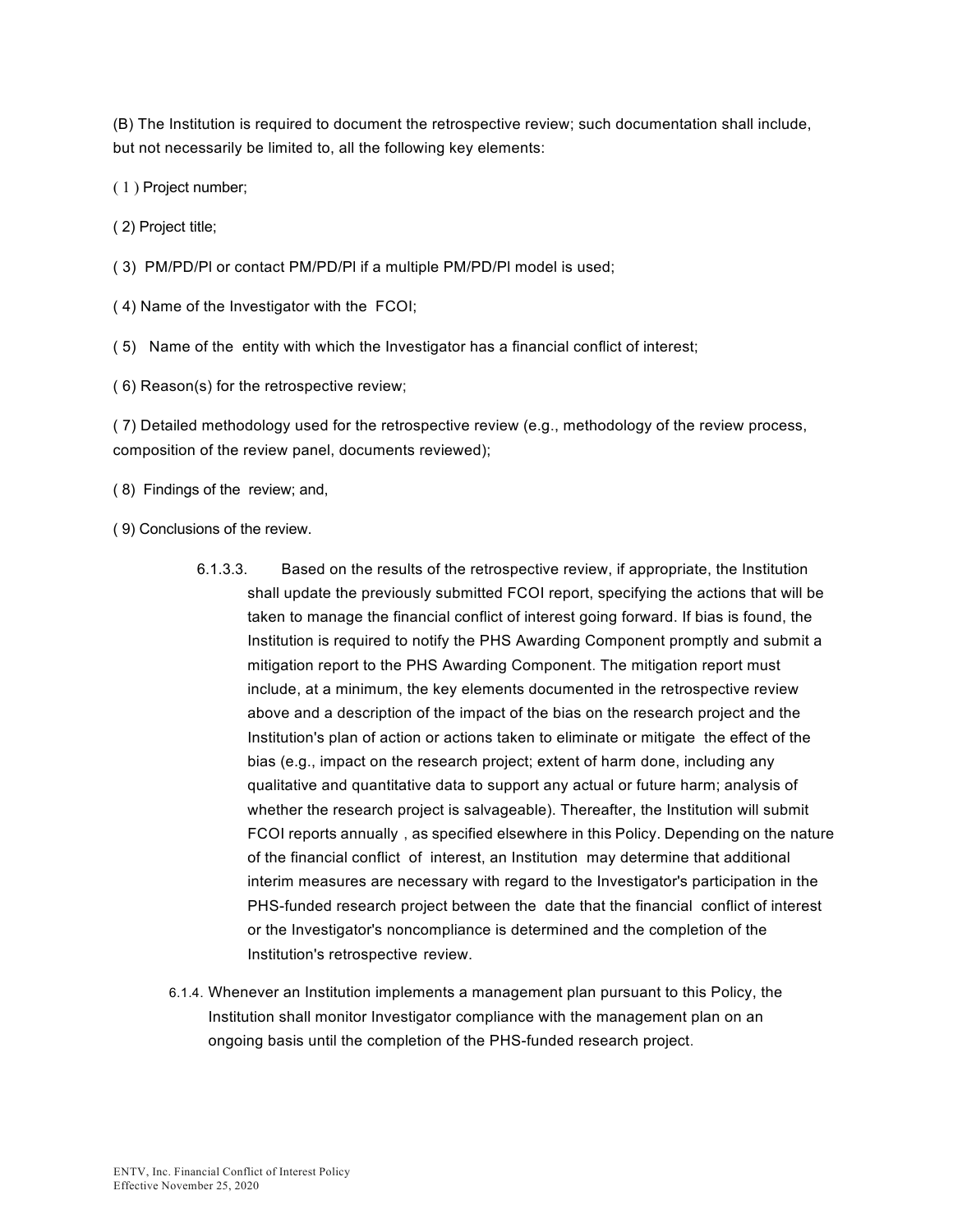6.1.5.

6.1.5.1. Prior to the Institution's expenditure of any funds under a PHS-funded research project, the Institution shall ensure public accessibility, via a publicly accessible Web site or written response to any requestor within five business days of a request, of information concerning any significant financial interest disclosed to the Institution that meets the following three criteria:

(A) The significant financial interest was disclosed and is still held by key personnel as defined in this part;

(B) The Institution determines that the significant financial interest is related to the PHS-funded research; and

(C)The Institution determines that the significant financial interest is a financial conflict of interest.

- 6.1.5.2. The information that the Institution makes available via a publicly accessible Web site or written response to any requestor within five business days of a request, shall include, at a minimum, the following: The Investigator's name; the Investigator's title and role with respect to the research project; the name of the entity in which the significant financial interest is held; the nature of the significant financial interest; and the approximate dollar value of the significant financial interest (dollar ranges are permissible: \$0-\$4,999; \$5,000-\$9,999; \$10,000-\$19,999; amounts between \$20,000-\$100,000 by increments of \$20,000; amountsabove \$100,000 by increments of \$50,000), or a statement that the interest is one whose value cannot be readily determined through reference to public prices or other reasonable measures of fair market value.
- 6.1.5.3. If the Institution uses a publicly accessible Web site for the purposes of this subsection, the information that the Institution posts shall be updated at least annually. In addition, the Institution shall update the Web site within sixty days of the Institution's receipt or identification of information concerning any additional significant financial interest of the senior/key personnel for the PHS-funded research project that was not previously disclosed, or upon the disclosure of a significant financial interest of senior/key personnel new to the PHS-funded research project, if the Institution determines that the significant financial interest is related to the PHSfunded research and is a financial conflict of interest. The Web site shall note that the information provided is current as of the date listed and is subject to updates, on at least an annual basis and within 60 days of the Institution's identification of a new financial conflict of interest. If the Institution responds to written requests for the purposes of this subsection, the Institution will note in its written response that the information provided is current as of the date of the correspondence and is subject to updates, on at least an annual basis and within 60 days of the Institution's identification of a new financial conflict of interest, which should be requested subsequently by the requestor.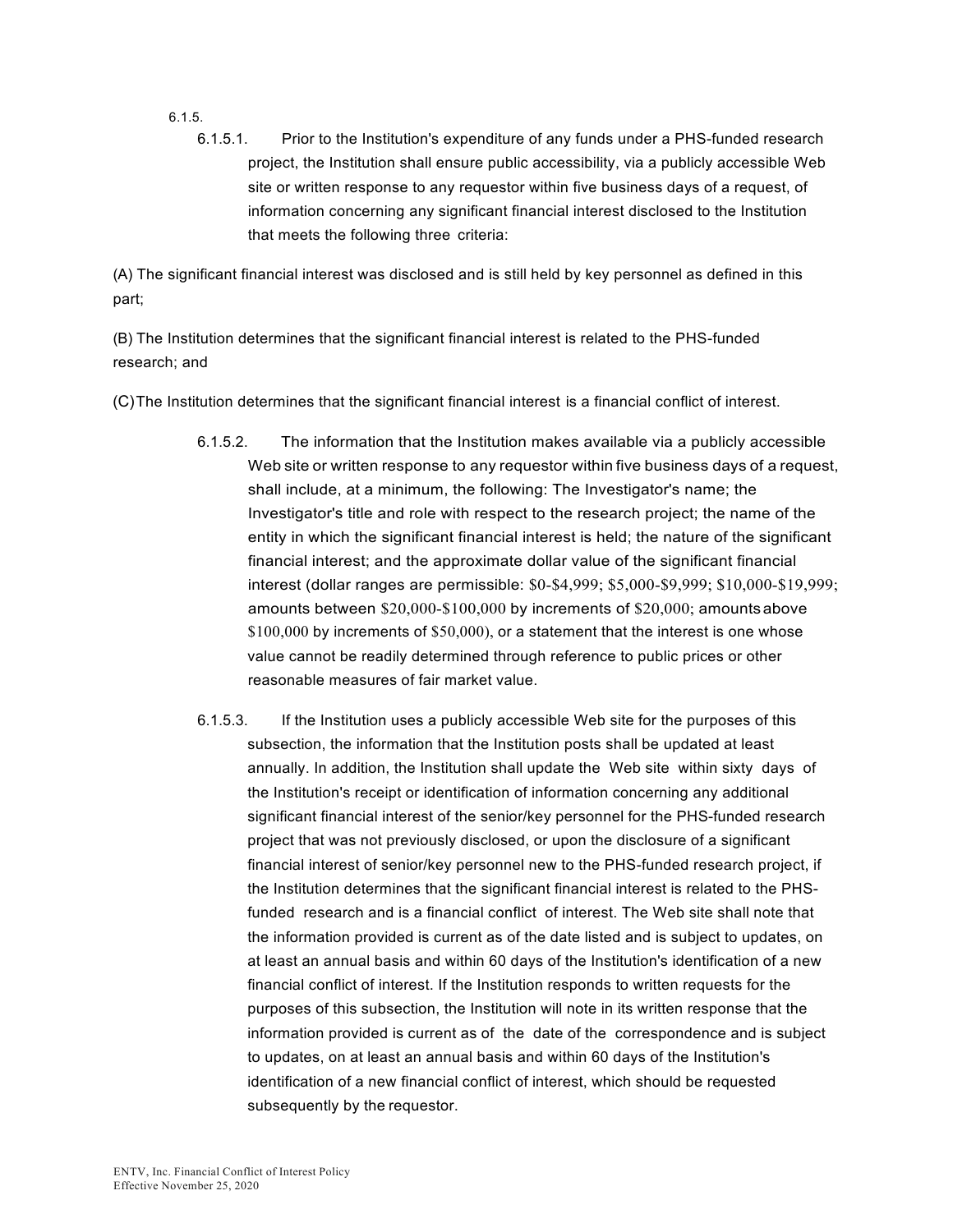- 6.1.5.4. Information concerning the significant financial interests of an individual subject to paragraph 6.1.5 of this section shall remain available, for responses to written requests or for posting via the Institution's publicly accessible Web site for at least three years from the date that the information was most recently updated.
- 6.1.6. ln addition to the types of financial conflicts of interest as defined in this Policy that must be managed pursuant to this section, an Institution may require the management of other financial conflicts of interest in its policy on financial conflicts of interest, as the Institution deems appropriate.
- 6.2. Reporting of financial conflicts of interest.
	- 6.2.1. Prior to the Institution's expenditure of any funds under a PHS-funded research project, the Institution shall provide to the PHS Awarding Component an FCOI report regarding any Investigator's significant financial interest found by the Institution to be conflicting and ensure that the Institution has implemented a management plan in accordance with this Polic y. In cases in which the Institution identifies a financial conflict of interest and eliminates it prior to the expenditure of PHS-awarded funds, the Institution shall not submit an FCOI report to the PHS Awarding Component.
	- 6.2.2. For any significant financial interest that the Institution identifies as conflicting subsequent to the Institution's initial FCOI report during an ongoing PHS-funded research project (e.g., upon the participation of an Investigator who is new to the research project), the Institution shall provide to the PHS Awarding Component, within sixty days, an FCOI report regarding the financial conflict of interest and ensure that the Institution has implemented a management plan in accordance with this Policy. Pursuant to paragraph 6.1.3.2 of this section, where such FCOI report involves a significant financial interest that was not disclosed timely by an Investigator or, for whatever reason, was not previously reviewed or managed by the Institution (e.g., was not timely reviewed or reported by a subrecipient), the Institution also is required to complete a retrospective review to determine whether any PHS-funded research, or portion thereof, conducted prior to the identification and management of the financial conflict of interest was biased in the design, conduct, or reporting of such research . Additionally, pursuant to paragraph 6.1.3.3 of this section, if bias is found, the Institution is required to notify the PHS Awarding Component promptly and submit a mitigation report to the PHS Awarding Component.
	- 6.2.3. Any FCOI report required under paragraphs 6.2.1 or 6.2.2 of this section shall include sufficient information to enable the PHS Awarding Component to understand the nature and extent of the financial conflict, and to assess the appropriateness of the Instit ution's management plan. Elements of the FCOI report shall include, but are not necessarily limited to the following: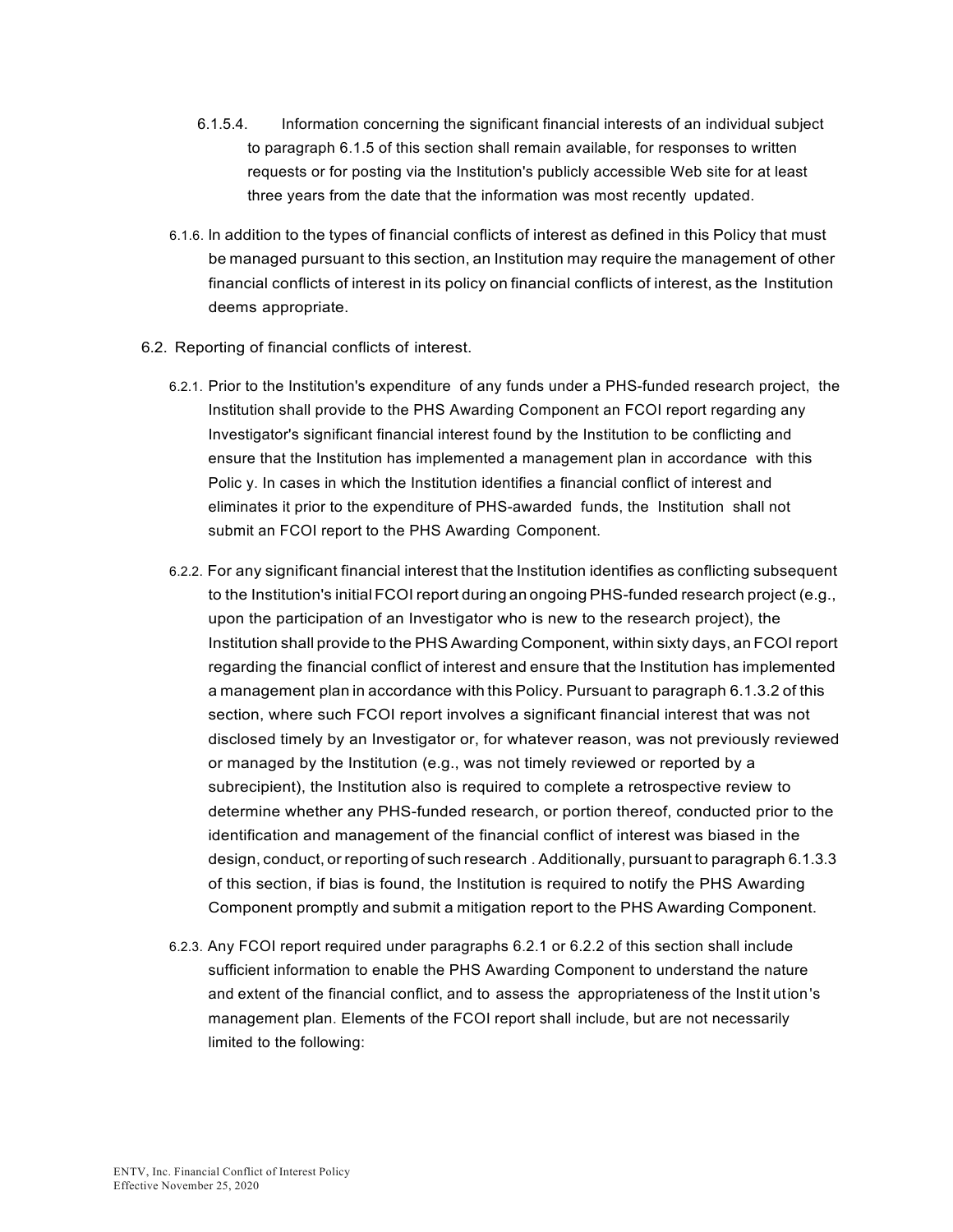(i) Project/Contract number;

(ii) PM/PD/Pl or Contact PM/PD/Pl if a multiple PM/PD/Pl model is used;

(iii) Name of the Investigator with the financial conflict of interest;

(iv) Name of the entity with which the Investigator has a financial conflict of interest;

(v) Nature of the financial interest (e.g., equity, consulting fee, travel reimbursement, honorarium);

(vi) Value of the financial interest (dollar ranges are permissible: \$0-\$4,999; \$5,000-\$9,999; \$10,000- \$19,999;amounts between \$20,000-\$100,000by increments of \$20,000; amounts above \$100,000 by increments of \$50,000), or a statement that the interest is one whose value cannot be readily determined through reference to public prices or other reasonable measures of fair market value;

(vii) A description of how the financial interest relates to the PHS-funded research and the basis for the Institution's determination that the financial interest conflicts with such research; and

(viii) A description of the key elements of the Institution's management plan, including:

(A) Role and principal duties of the conflicted Investigator in the research project;

- (B) Conditions of the management plan;
- (C) How the management plan is designed to safeguard objectivity in the research project;

(D) Confirmation of the Investigator's agreement to the management plan;

- (E) How the management plan will be monitored to ensure Investigator compliance; and
- (F) Other information as needed.
	- 6.2.4. For any financial conflict of interest previously reported by the Institution with regard to an ongoing PHS-funded research project, the Institution shall provide to the PHS Awarding Component an annual FCOI report that addresses the status of the financial conflict of interest and any changes to the management plan for the duration of the PHS-funded research project. The annual FCOI report shall specify whether the financial conflict is still being managed or explain why the financial conflict of interest no longer exists. The Institution shall provide annual FCOI reports to the PHS Awarding Component for the duration of the project period (including extensions with or without funds) in the time and manner specified by the PHS Awarding Component.
	- 6.2.5. ln addition to the types of financial conflicts of interest as defined in this Policy that must be reported pursuant to this section, the Institution may require the reporting of other financial conflicts of interest in its policy on financial conflicts of interest, as the Institution deems appropriate.